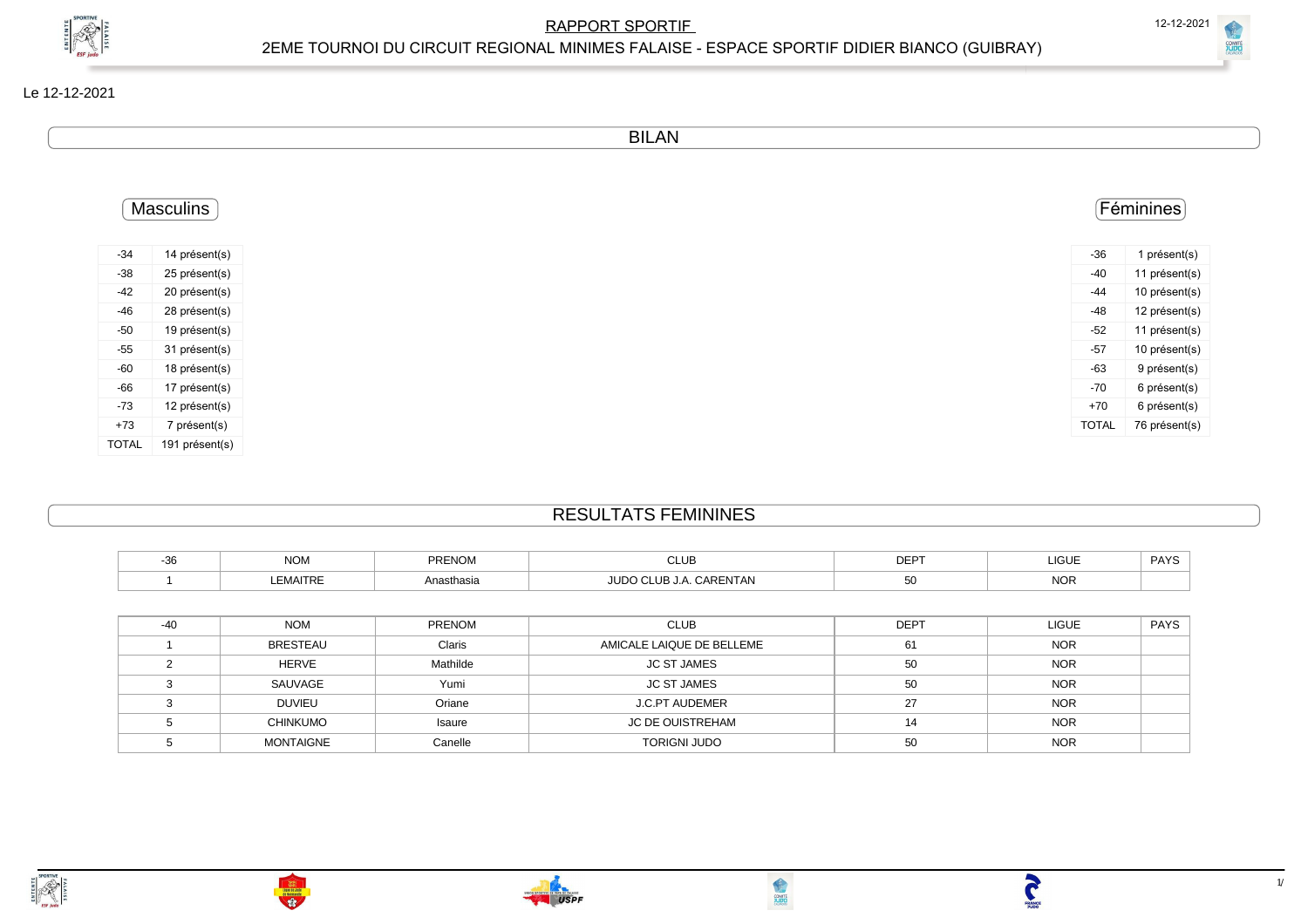

# **RAPPORT SPORTIF**

COMIT

# 2EME TOURNOI DU CIRCUIT REGIONAL MINIMES FALAISE - ESPACE SPORTIF DIDIER BIANCO (GUIBRAY)

| $-44$ | <b>NOM</b>      | <b>PRENOM</b> | <b>CLUB</b>          | <b>DEPT</b> | <b>LIGUE</b> | <b>PAYS</b> |
|-------|-----------------|---------------|----------------------|-------------|--------------|-------------|
|       | <b>BAILLEUL</b> | Helea         | AJ 61                | 61          | <b>NOR</b>   |             |
|       | <b>CHAPTOIS</b> | Lou           | AJ 61                | 61          | <b>NOR</b>   |             |
|       | <b>LEFEVRE</b>  | Margot        | JA ANET LCB EZY      | 27          | <b>NOR</b>   |             |
|       | SALLES          | Celia         | AJ 61                | 61          | <b>NOR</b>   |             |
|       | <b>DAGUET</b>   | Raphaelle     | JUDO CLUB DE POTIGNY | 14          | <b>NOR</b>   |             |
|       | <b>LELOUP</b>   | Hilda         | A.AMICALE COURONNAIS | 76          | <b>NOR</b>   |             |

| $-48$ | <b>NOM</b>                | <b>PRENOM</b> | <b>CLUB</b>                    | <b>DEPT</b> | <b>LIGUE</b> | <b>PAYS</b> |
|-------|---------------------------|---------------|--------------------------------|-------------|--------------|-------------|
|       | <b>KONAN</b>              | Janelyne      | A.AMICALE COURONNAIS           | 76          | <b>NOR</b>   |             |
|       | <b>BARTHELEMY CHAUVEL</b> | Pauline       | AJ 61                          | 61          | <b>NOR</b>   |             |
|       | <b>COUPLET</b>            | Lilou         | <b>DOJO MARITIME</b>           | 76          | <b>NOR</b>   |             |
|       | <b>GARCIA</b>             | Celie         | ASS.SPORT.CULT. DE MONTMAIN    | 76          | <b>NOR</b>   |             |
|       | <b>TABURET</b>            | Jade          | AJ 61                          | 61          | <b>NOR</b>   |             |
|       | VERHALLE                  | Zoe           | ENTENTE JUDO PAYS DOUCHE-L AIG | 61          | <b>NOR</b>   |             |
|       | <b>BOULE</b>              | Alicia        | J.C. FAYACAIN INTERCOM         | 14          | <b>NOR</b>   |             |
|       | <b>BOCQUET</b>            | Margot        | <b>JUDO CLUB FECAMPOIS</b>     | 76          | <b>NOR</b>   |             |

| $-52$ | <b>NOM</b>           | PRENOM  | <b>CLUB</b>                 | <b>DEPT</b> | <b>LIGUE</b> | <b>PAYS</b> |
|-------|----------------------|---------|-----------------------------|-------------|--------------|-------------|
|       | <b>JAMET</b>         | Emilie  | <b>DOJO MARITIME</b>        | 76          | <b>NOR</b>   |             |
|       | GERARD               | Louise  | BAYEUX BESSIN JUDO          |             | <b>NOR</b>   |             |
|       | VERLHAC              | Madenn  | ARGENCES JUDO CLUB          |             | <b>NOR</b>   |             |
|       | <b>DEMAREZ BRUEL</b> | Oceane  | BAYEUX BESSIN JUDO          | 14          | <b>NOR</b>   |             |
|       | <b>BOUDSOCQ</b>      | Camille | JC AUTHEUIL AUTHOUILLET     | דר          | <b>NOR</b>   |             |
|       | <b>YVETOT</b>        | Mona    | E.J. BOURG ACHARD - ROUMOIS | ົ           | <b>NOR</b>   |             |

| $-57$ | <b>NOM</b>     | <b>PRENOM</b> | <b>CLUB</b>                 | <b>DEPT</b> | <b>LIGUE</b> | <b>PAYS</b> |
|-------|----------------|---------------|-----------------------------|-------------|--------------|-------------|
|       | <b>ZEMMOUR</b> | Syliana       | J.C.PT AUDEMER              | 27          | <b>NOR</b>   |             |
|       | <b>ZEMMOUR</b> | Massilya      | <b>J.C.PT AUDEMER</b>       | 27          | <b>NOR</b>   |             |
|       | <b>HAIRIE</b>  | Marie         | <b>JUDO CLUB VALOGNES</b>   | 50          | <b>NOR</b>   |             |
|       | BULAND         | Ana Lucia     | <b>JUDO PERREY GUERRIER</b> | 76          | <b>NOR</b>   |             |
|       | <b>BERNIER</b> | Maylis        | ENTENTE JUDO BOCAGE         | 14          | <b>NOR</b>   |             |
|       | <b>BERNIER</b> | Alizee        | ENTENTE JUDO BOCAGE         | 14          | <b>NOR</b>   |             |







**TANGE**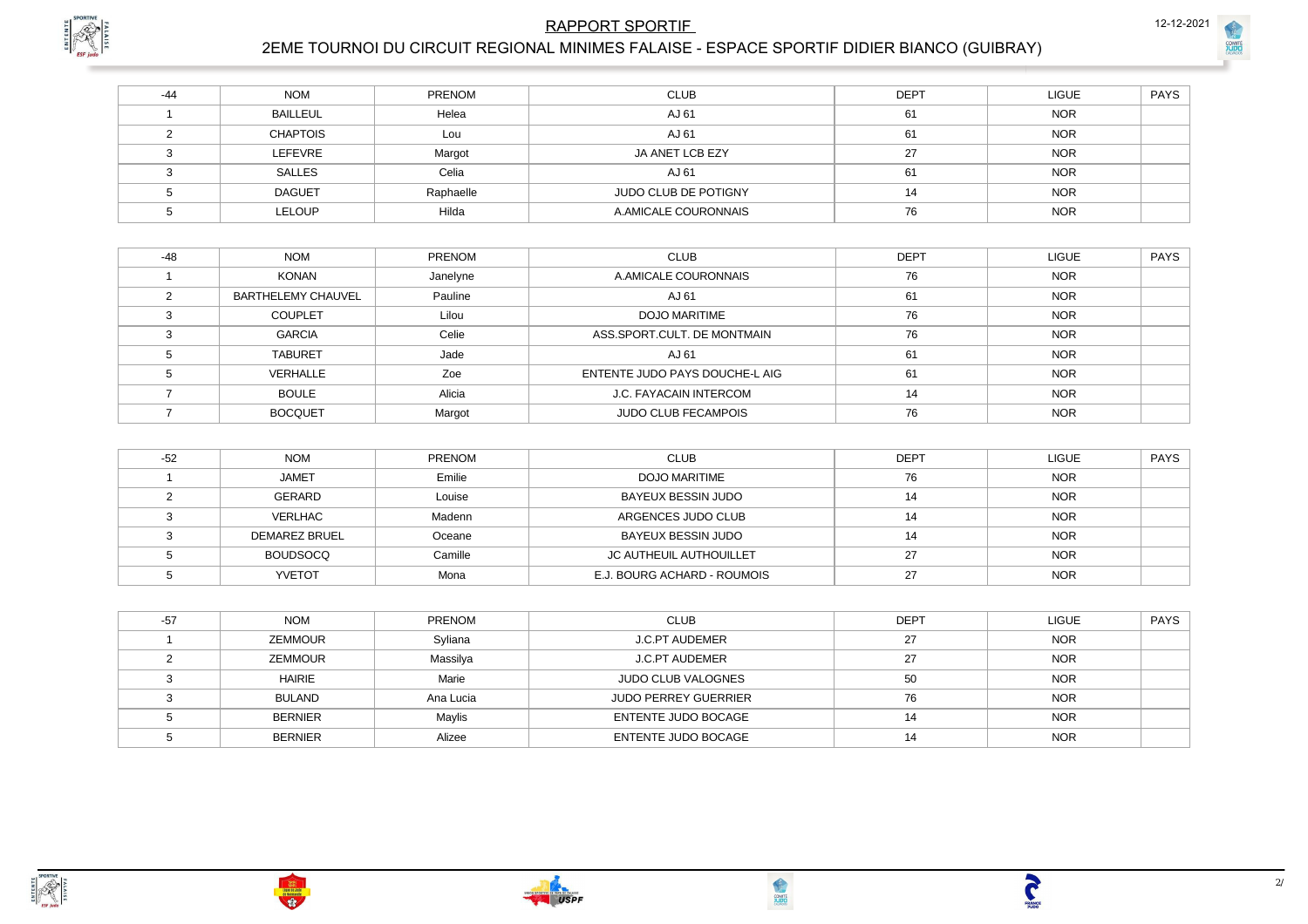

**COMIT** 

## **RAPPORT SPORTIF**



## 2EME TOURNOI DU CIRCUIT REGIONAL MINIMES FALAISE - ESPACE SPORTIF DIDIER BIANCO (GUIBRAY)

| $-63$ | <b>NOM</b>           | PRENOM   | <b>CLUB</b>                 | <b>DEPT</b> | <b>LIGUE</b> | <b>PAYS</b> |
|-------|----------------------|----------|-----------------------------|-------------|--------------|-------------|
|       | PIETERS              | Maite    | <b>JUDO PERREY GUERRIER</b> | 76          | <b>NOR</b>   |             |
|       | GOMBA-LOUIS-JEAN     | Kaylia   | <b>JUDO CLUB OISSEL</b>     | 76          | <b>NOR</b>   |             |
|       | <b>BRZEZINSKI</b>    | Zia      | J C PICAUVILLE              | 50          | <b>NOR</b>   |             |
|       | <b>ROBIDEL</b>       | Athenais | <b>JC DU GRAND ROUEN</b>    | 76          | <b>NOR</b>   |             |
|       | <b>ACHI</b>          | Manel    | <b>RC CAUDEBECAIS</b>       | 76          | <b>NOR</b>   |             |
|       | <b>CHINKUMO WABO</b> | Sarah    | <b>JC DE OUISTREHAM</b>     | 14          | <b>NOR</b>   |             |

| -70 | <b>NOM</b>      | <b>PRENOM</b> | <b>CLUB</b>                | <b>DEPT</b> | <b>LIGUE</b> | <b>PAYS</b> |
|-----|-----------------|---------------|----------------------------|-------------|--------------|-------------|
|     | AALLALI         | Marwa         | A.AMICALE COURONNAIS       | 76          | <b>NOR</b>   |             |
|     | LECANU          | Clemence      | AJ 61                      | 61          | <b>NOR</b>   |             |
|     | <b>DESVOYS</b>  | Charlotte     | <b>TATAMI ST HILAIRIEN</b> | 50          | <b>NOR</b>   |             |
|     | <b>CAVALIER</b> | Alicia        | BAYEUX BESSIN JUDO         |             | <b>NOR</b>   |             |

| +70 | <b>NOM</b>    | <b>PRENOM</b> | <b>CLUB</b>            | <b>DEPT</b> | LIGUE      | <b>PAYS</b> |
|-----|---------------|---------------|------------------------|-------------|------------|-------------|
|     | NDZANA MANY   | Laettitia     | AVANT GARDE CAEN       |             | <b>NOR</b> |             |
|     | MONOYEZ       | Julie         | A.S.VAUDREUIL          |             | <b>NOR</b> |             |
|     | LE GUILLERMIC | Maelyne       | US ETREPAGNY           |             | <b>NOR</b> |             |
|     | <b>LEBRUN</b> | Maelys        | J.C. FAYACAIN INTERCOM | 14          | <b>NOR</b> |             |

# **RESULTATS MASCULINS**

| $-34$ | <b>NOM</b>         | PRENOM    | <b>CLUB</b>                    | <b>DEPT</b> | <b>LIGUE</b> | <b>PAYS</b> |
|-------|--------------------|-----------|--------------------------------|-------------|--------------|-------------|
|       | <b>EYDT</b>        | Maxence   | ACQUIGNY-JUDO VALLEE DE L EURE | 27          | <b>NOR</b>   |             |
|       | <b>GERMOND</b>     | Raphael   | JUDO PETIT CAUX                | 76          | <b>NOR</b>   |             |
|       | PALPACUER          | Louis     | ENTENTE JUDO BOCAGE            | 14          | <b>NOR</b>   |             |
|       | <b>MARGUERITTE</b> | Noah      | A.J.I.Q. CAEN                  | 14          | <b>NOR</b>   |             |
|       | <b>CACHELEUX</b>   | Alexandre | <b>JC LILLEBONNAIS USL</b>     | 76          | <b>NOR</b>   |             |
|       | <b>BEAMAN</b>      | Elliot    | AJ 61                          | 61          | <b>NOR</b>   |             |
|       | <b>IBRAGUIMOV</b>  | Abou      | A.L.ECOLE MADELEINE            | 27          | <b>NOR</b>   |             |
|       | <b>MONNEAUX</b>    | Alexandre | <b>JUDO CLUB DE BRIONNE</b>    | 27          | <b>NOR</b>   |             |



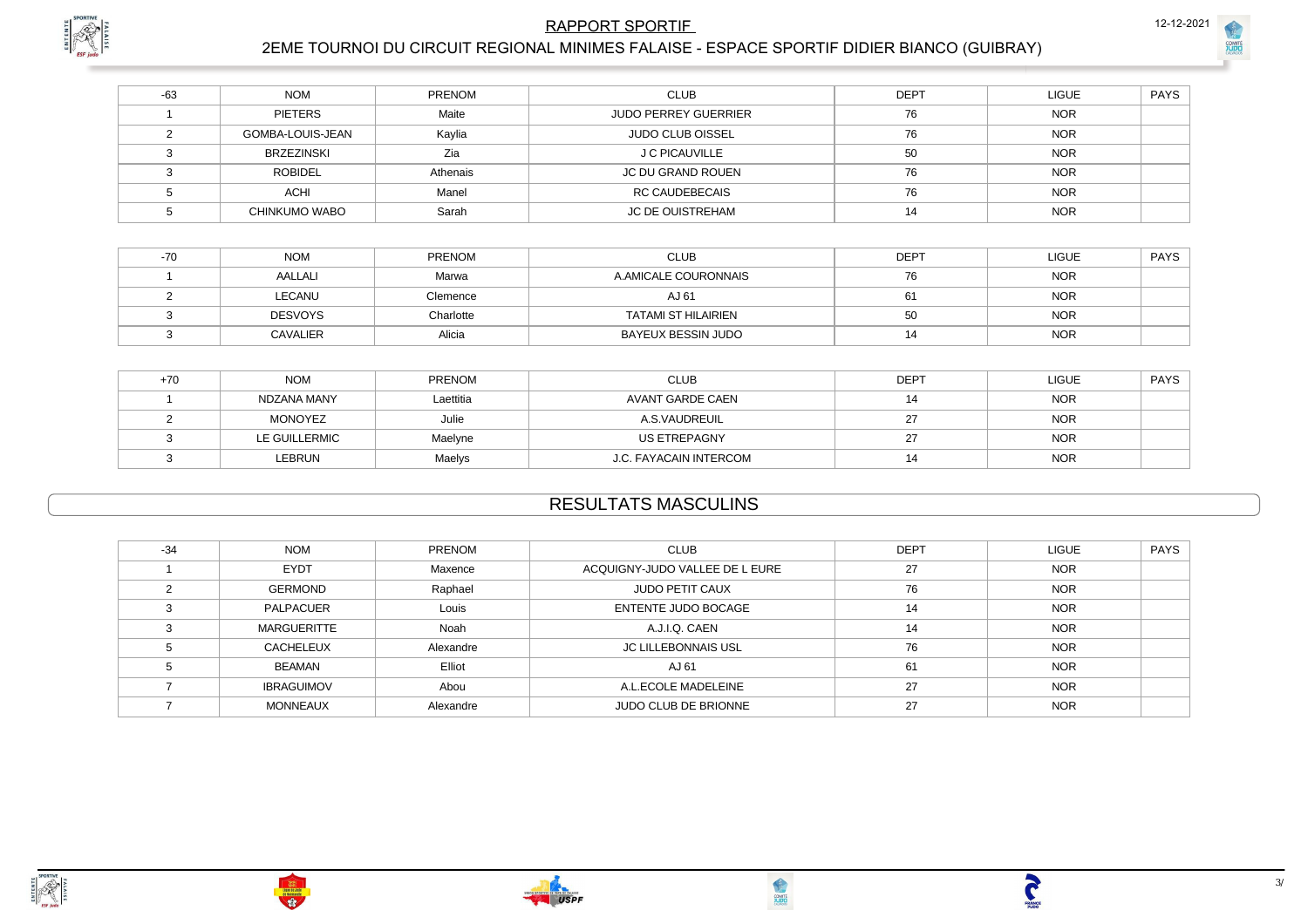## **RAPPORT SPORTIF**



# 2EME TOURNOI DU CIRCUIT REGIONAL MINIMES FALAISE - ESPACE SPORTIF DIDIER BIANCO (GUIBRAY)

| $-38$ | <b>NOM</b>             | <b>PRENOM</b> | <b>CLUB</b>                | <b>DEPT</b> | <b>LIGUE</b> | PAYS |
|-------|------------------------|---------------|----------------------------|-------------|--------------|------|
|       | <b>NAIM EL IDRISSI</b> | Adil          | J.C. FAYACAIN INTERCOM     | 14          | <b>NOR</b>   |      |
|       | <b>LAPPO</b>           | Timeo         | AJ 61                      | 61          | <b>NOR</b>   |      |
|       | <b>DORJ</b>            | Tulga         | RACING JUDO CLUB HAVRAIS   | 76          | <b>NOR</b>   |      |
|       | <b>GAULTIER</b>        | Thimeo        | J.C. FAYACAIN INTERCOM     | 14          | <b>NOR</b>   |      |
|       | DUMBA MASENGO          | Handi         | JC ST LEGER DU BOURG DENIS | 76          | <b>NOR</b>   |      |
|       | <b>HUARD</b>           | Pierre        | AS HAINNEVILLAISE          | 50          | <b>NOR</b>   |      |
|       | CADO                   | Paul          | J.C. FAYACAIN INTERCOM     | 14          | <b>NOR</b>   |      |
|       | <b>JOURDAN</b>         | Clement       | US DE GRAVIGNY SECT. JUDO  | 27          | <b>NOR</b>   |      |

| $-42$ | <b>NOM</b>      | PRENOM   | <b>CLUB</b>                 | <b>DEPT</b> | <b>LIGUE</b> | <b>PAYS</b> |
|-------|-----------------|----------|-----------------------------|-------------|--------------|-------------|
|       | <b>MAUGER</b>   | Tino     | <b>EST JUDO TROARN</b>      | 14          | <b>NOR</b>   |             |
|       | <b>DESHAIES</b> | Ethan    | ARGENCES JUDO CLUB          | 14          | <b>NOR</b>   |             |
|       | <b>GUERIN</b>   | Matthieu | <b>J.C.AVRANCHES</b>        | 50          | <b>NOR</b>   |             |
|       | <b>SENECHAL</b> | Paul     | AJ 61                       | 61          | <b>NOR</b>   |             |
|       | <b>CORIS</b>    | Leopold  | E.J. BOURG ACHARD - ROUMOIS | 27          | <b>NOR</b>   |             |
|       | BEKHEDDA        | Ayman    | JC DU GRAND ROUEN           | 76          | <b>NOR</b>   |             |
|       | SEVESTRE        | Jordan   | <b>GOURNAY JUDO</b>         | 76          | <b>NOR</b>   |             |
|       | <b>CASTEL</b>   | Noe      | JUDO CLUB DE LA HAGUE       | 50          | <b>NOR</b>   |             |

| $-46$ | <b>NOM</b>         | <b>PRENOM</b> | <b>CLUB</b>                    | <b>DEPT</b> | <b>LIGUE</b> | <b>PAYS</b> |
|-------|--------------------|---------------|--------------------------------|-------------|--------------|-------------|
|       | <b>LESUEUR</b>     | Lukas         | ACQUIGNY-JUDO VALLEE DE L EURE | 27          | <b>NOR</b>   |             |
|       | <b>DEMINGUET</b>   | Corentin      | <b>JUDO CLUB DE POTIGNY</b>    | 14          | <b>NOR</b>   |             |
|       | DE CEUNYNCK        | Manahe        | A.AMICALE COURONNAIS           | 76          | <b>NOR</b>   |             |
|       | <b>MARGUERITTE</b> | Julian        | AJ 61                          | 61          | <b>NOR</b>   |             |
|       | BAYARSAIKHAN       | Enkhjin       | RACING JUDO CLUB HAVRAIS       | 76          | <b>NOR</b>   |             |
|       | <b>HELOUIN</b>     | Luca          | <b>JC DU GRAND ROUEN</b>       | 76          | <b>NOR</b>   |             |
|       | <b>ANDRE</b>       | Nolan         | ACQUIGNY-JUDO VALLEE DE L EURE | 27          | <b>NOR</b>   |             |
|       | <b>GRIMONPREZ</b>  | <b>Alois</b>  | ACQUIGNY-JUDO VALLEE DE L EURE | 27          | <b>NOR</b>   |             |





 $4/$ 

**TANCE** 

12-12-2021

COMIT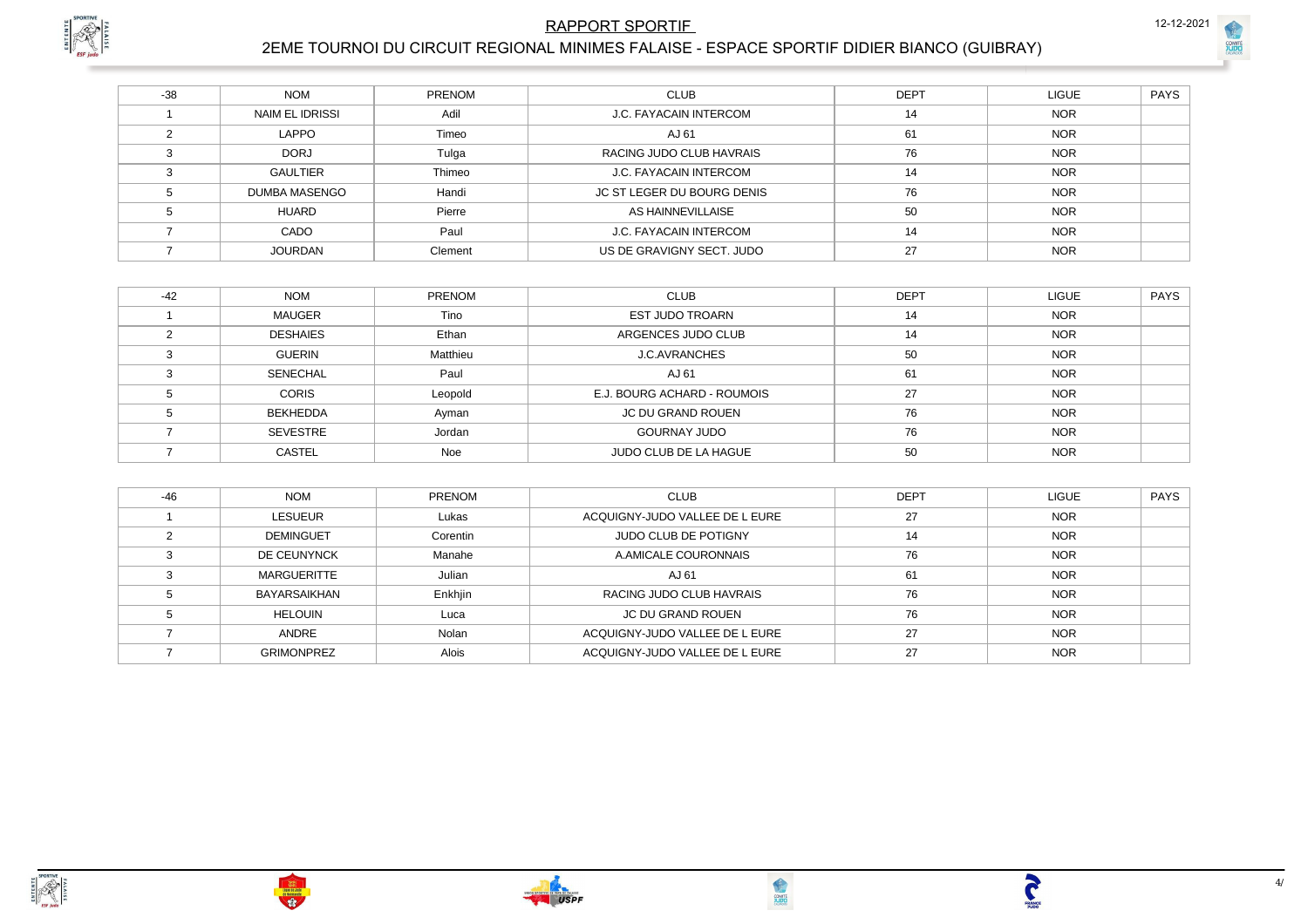## **RAPPORT SPORTIF**

# 2EME TOURNOI DU CIRCUIT REGIONAL MINIMES FALAISE - ESPACE SPORTIF DIDIER BIANCO (GUIBRAY)

| $-50$ | <b>NOM</b>        | PRENOM   | <b>CLUB</b>                    | <b>DEPT</b> | <b>LIGUE</b> | PAYS |
|-------|-------------------|----------|--------------------------------|-------------|--------------|------|
|       | <b>LUCAS</b>      | Titouan  | BAYEUX BESSIN JUDO             | 14          | <b>NOR</b>   |      |
|       | <b>FEMENIAS</b>   | Gaspard  | JC DU GRAND ROUEN              | 76          | <b>NOR</b>   |      |
|       | <b>CLYTI</b>      | Maxence  | ACQUIGNY-JUDO VALLEE DE L EURE | 27          | <b>NOR</b>   |      |
|       | MOULAI            | Mustapha | RACING JUDO CLUB HAVRAIS       | 76          | <b>NOR</b>   |      |
|       | LELIEVRE          | Nathael  | JC DE OUISTREHAM               | 14          | <b>NOR</b>   |      |
|       | <b>DAOUD</b>      | Baptiste | J.C. FAYACAIN INTERCOM         | 14          | <b>NOR</b>   |      |
|       | LEBLANC           | Thomas   | <b>C.SPORT VILLEDIEU</b>       | 50          | <b>NOR</b>   |      |
|       | <b>HERBRETEAU</b> | Eliott   | ENTENTE JUDO PAYS DOUCHE-L AIG | 61          | <b>NOR</b>   |      |

| $-55$ | <b>NOM</b>        | <b>PRENOM</b> | <b>CLUB</b>                 | <b>DEPT</b> | <b>LIGUE</b> | PAYS |
|-------|-------------------|---------------|-----------------------------|-------------|--------------|------|
|       | <b>JEGOU</b>      | Nael          | J.C. FAYACAIN INTERCOM      | 14          | <b>NOR</b>   |      |
|       | LEPELTIER         | Louka         | AVANT GARDE CAEN            | 14          | <b>NOR</b>   |      |
|       | <b>ZEMMOUR</b>    | Chamssedine   | US OUVRIERE MONDEVILLE JUDO | 14          | <b>NOR</b>   |      |
|       | <b>BOURDOIS</b>   | Arthur        | <b>STADE VERNOLIEN</b>      | 27          | <b>NOR</b>   |      |
|       | <b>CHANDELIER</b> | Nathan        | J.C. FAYACAIN INTERCOM      | 14          | <b>NOR</b>   |      |
|       | FOSSARD           | Noah          | J.C.NEUBOURG                | 27          | <b>NOR</b>   |      |
|       | <b>POIDVIN</b>    | Raphael       | <b>JUDO PETIT CAUX</b>      | 76          | <b>NOR</b>   |      |
|       | <b>MASSE</b>      | Paul          | E.J. BOURG ACHARD - ROUMOIS | 27          | <b>NOR</b>   |      |

| $-60$ | <b>NOM</b>     | PRENOM | <b>CLUB</b>                   | <b>DEPT</b> | <b>LIGUE</b> | <b>PAYS</b> |
|-------|----------------|--------|-------------------------------|-------------|--------------|-------------|
|       | <b>GERMAIN</b> | Mael   | SHIN GI TAI DOJO LISIEUX      | 14          | <b>NOR</b>   |             |
|       | <b>GERVAIS</b> | Felix  | <b>JUDO PERREY GUERRIER</b>   | 76          | <b>NOR</b>   |             |
|       | MELAS          | Owen   | BAYEUX BESSIN JUDO            | 14          | <b>NOR</b>   |             |
|       | <b>CORBIN</b>  | Victor | <b>J.C. FAYACAIN INTERCOM</b> | 14          | <b>NOR</b>   |             |
|       | <b>BIZET</b>   | Hugo   | C.S.BEAUMONTAIS               | 27          | <b>NOR</b>   |             |
|       | <b>DUFOUR</b>  | Timeo  | J.C.NEUBOURG                  | 27          | <b>NOR</b>   |             |
|       | LEBLANC        | Tom    | <b>JUDO CLUB DE BRIONNE</b>   | 27          | <b>NOR</b>   |             |
|       | LE BORGNE      | Loic   | J.C.ST LOIS                   | 50          | <b>NOR</b>   |             |







 $5/$ 

**TANGE** 

12-12-2021

COMIT